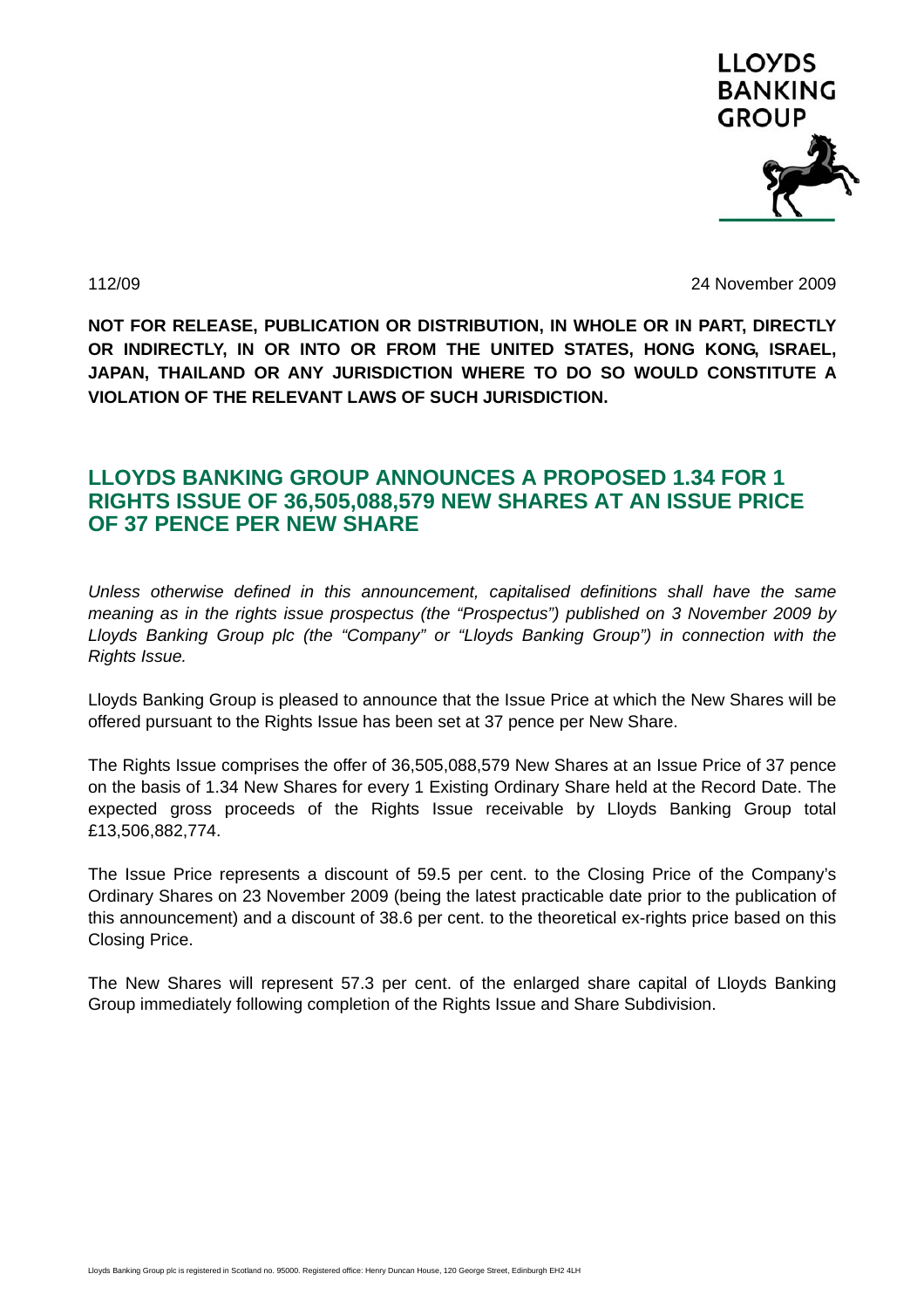## **RIGHTS ISSUE STATISTICS**

| <b>Issue Price per New Share</b>                                                                                                                                                    | 37 pence                                                         |
|-------------------------------------------------------------------------------------------------------------------------------------------------------------------------------------|------------------------------------------------------------------|
| Discount of Issue Price to the Closing Price on 23 November 2009 (being the last<br>practicable date before the publication of this announcement)                                   | 59.5 per cent.                                                   |
| Discount of Issue Price to theoretical ex-rights price based on the Closing Price<br>on 23 November 2009                                                                            | 38.6 per cent.                                                   |
| Basis of Rights Issue                                                                                                                                                               | 1.34 New Shares for<br>every 1 Existing<br><b>Ordinary Share</b> |
| Number of Ordinary Shares in issue as at the date of this announcement                                                                                                              | 27,161,682,366                                                   |
| Number of Ordinary Shares to be issued by Lloyds Banking Group pursuant to the<br><b>Rights Issue</b>                                                                               | 36,505,088,579                                                   |
| New Shares as a percentage of Actual Enlarged Share Capital of Lloyds Banking<br>Group immediately following completion of the Rights Issue <sup>(1)</sup> and Share<br>Subdivision | 57.3 per cent.                                                   |
| Expected gross proceeds of the Rights Issue receivable by Lloyds Banking Group                                                                                                      | £13,506,882,774                                                  |

## **EXPECTED TIMETABLE OF PRINCIPAL EVENTS**

| Date |
|------|
|      |

| Record Date for entitlement under the Rights Issue for Qualifying CREST<br>Shareholders and Qualifying Non-CREST Shareholders and for holders of Limited<br>Voting Shares for the LVS Capitalisation Issue | Close of business on<br>20 November 2009 |
|------------------------------------------------------------------------------------------------------------------------------------------------------------------------------------------------------------|------------------------------------------|
| Announcement of Issue Price and entitlements of Qualifying Shareholders                                                                                                                                    | $7.00 a.m.$ on<br>24 November 2009       |
| Latest time and date for receipt of Forms of Proxy for the General Meeting                                                                                                                                 | 11.00 $a.m.$ on<br>24 November 2009      |
| <b>General Meeting</b>                                                                                                                                                                                     | 11.00 $a.m.$ on<br>26 November 2009      |
| LVS Record Date for entitlement under the Rights Issue for Qualifying LV<br>Shareholders                                                                                                                   | $4.30 p.m.$ on<br>26 November 2009       |
| <b>Share Subdivision becomes effective</b>                                                                                                                                                                 | Close of business on<br>26 November 2009 |
| Despatch of Provisional Allotment Letters (to Qualifying Non-CREST<br>Shareholders only)                                                                                                                   | 26 November 2009                         |
| Start of subscription period                                                                                                                                                                               | 26 November 2009                         |
| Admission                                                                                                                                                                                                  | $8.00 a.m.$ on<br>27 November 2009       |
| Dealings in New Shares, nil paid, commence on the London Stock<br><b>Exchange</b>                                                                                                                          | 8.00 a.m. on<br>27 November 2009         |
| Existing Ordinary Shares marked "ex-rights" by the London Stock Exchange                                                                                                                                   | $8.00 a.m.$ on<br>27 November 2009       |

 $\overline{a}$ 

<span id="page-1-0"></span>Note: (1) On the assumption that no further Ordinary Shares are issued as a result of the exercise of any options under any Lloyds Banking Group Employee Share Plans between the date of this announcement and the closing of the Rights Issue.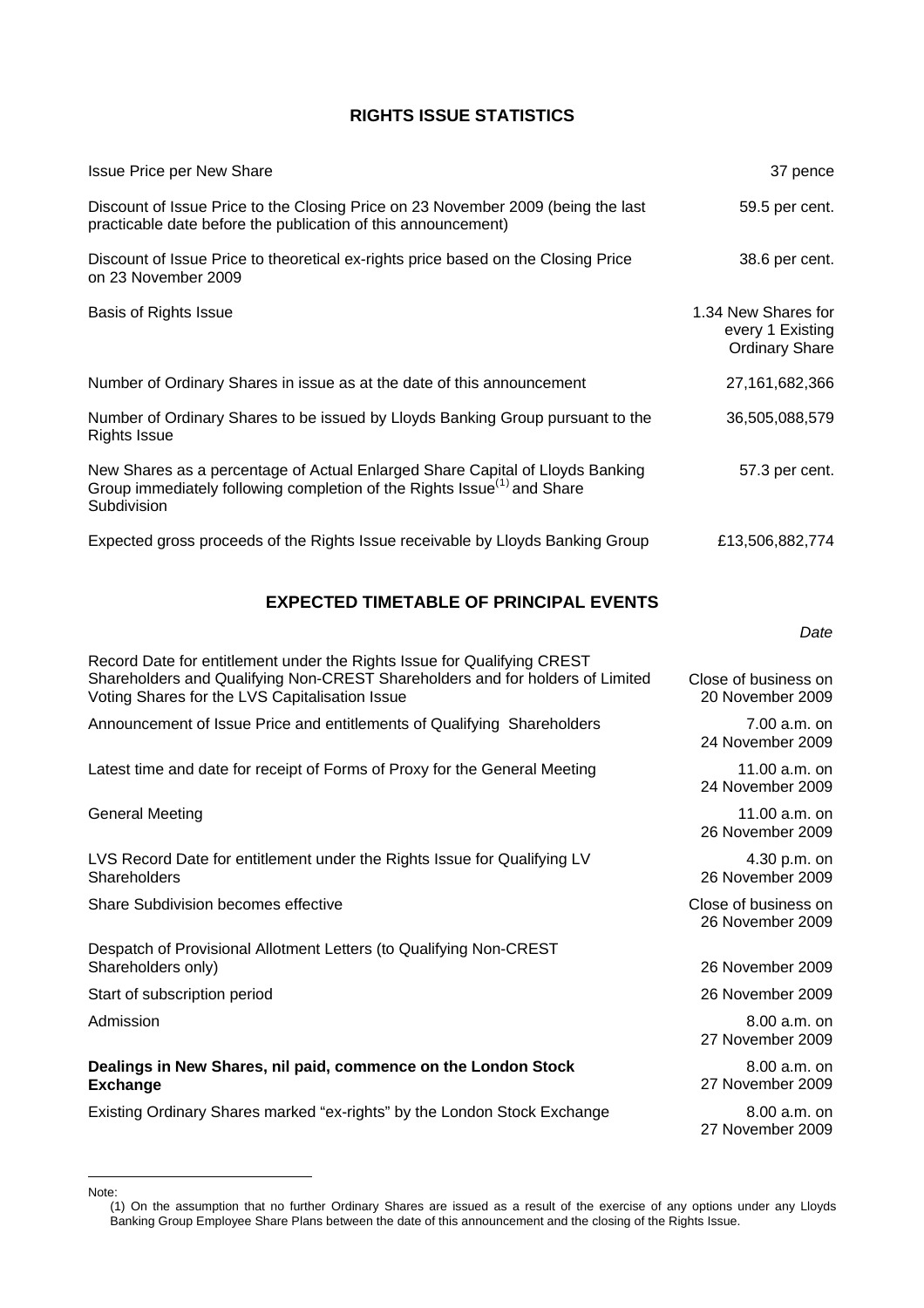| Nil Paid Rights credited to stock accounts in CREST (Qualifying CREST<br>Shareholders only)                                                                                                                                                                                                                                                                     | $8.00 a.m.$ on<br>27 November 2009 |
|-----------------------------------------------------------------------------------------------------------------------------------------------------------------------------------------------------------------------------------------------------------------------------------------------------------------------------------------------------------------|------------------------------------|
| Nil Paid Rights and Fully Paid Rights enabled in CREST                                                                                                                                                                                                                                                                                                          | $8.00 a.m.$ on<br>27 November 2009 |
| Recommended latest time for requesting withdrawal of Nil Paid Rights and Fully<br>Paid Rights from CREST (i.e. if your Nil Paid Rights and Fully Paid Rights are in<br>CREST and you wish to convert them to certificated form)                                                                                                                                 | 3.00 p.m. on<br>4 December 2009    |
| Latest time for depositing renounced Provisional Allotment Letters, nil or fully<br>paid, into CREST or for dematerialising Nil Paid Rights or Fully Paid Rights into a<br>CREST stock account (i.e. if your Nil Paid Rights and Fully Paid Rights are<br>represented by a Provisional Allotment Letter and you wish to convert them to<br>uncertificated form) | 3.00 p.m. on<br>8 December 2009    |
| Latest time and date for splitting Provisional Allotment Letters, nil or fully paid                                                                                                                                                                                                                                                                             | 3.00 p.m. on<br>9 December 2009    |
| Latest time and date for acceptance, payment in full and registration or<br>renunciation of Provisional Allotment Letters                                                                                                                                                                                                                                       | 11.00 a.m. on<br>11 December 2009  |
| Dealings in New Shares, fully paid, commence on the London Stock<br><b>Exchange</b>                                                                                                                                                                                                                                                                             | $8.00 a.m.$ on<br>14 December 2009 |
| New Shares credited to CREST accounts                                                                                                                                                                                                                                                                                                                           | by 14 December 2009                |
| Despatch of definitive share certificates for the New Shares in certificated form                                                                                                                                                                                                                                                                               | by 29 December 2009                |

This announcement is an advertisement and not a prospectus or a pricing statement and investors should not subscribe for or purchase any transferable securities referred to in this announcement except on the basis of the information in the Prospectus and the pricing statement expected to be issued by the Company today (the "Pricing Statement") in connection with the admission of its ordinary shares to the Official List of the Financial Services Authority and to trading on London Stock Exchange plc's main market for listed securities. No person has been authorised to give any information or make any representations other than those contained in the Prospectus and the Pricing Statement and, if given or made, such information or representations must not be relied upon as having been authorised by Lloyds Banking Group, the Directors, the Banks, the Co-Bookrunner, the Senior Co-Lead Managers or the Co-Lead Managers. Copies of the Prospectus are available for inspection during usual business hours on any weekday (Saturdays, Sundays, and public holidays excepted) up to 27 November 2009 at the registered office of the Company at Henry Duncan House, 120 George Street, Edinburgh EH2 4LH and at the offices of Linklaters LLP, One Silk Street, London EC2Y 8HQ, and on Lloyds Banking Group's website (www.lloydsbankinggroup.com). The Pricing Statement is available for viewing on Lloyds Banking Group's website [\(www.lloydsbankinggroup.com\)](http://www.lloydsbankinggroup.com/).

This announcement does not constitute or form a part of any offer or solicitation to purchase or subscribe for securities in the United States. The Nil Paid Rights, Fully Paid Rights and New Shares have not been and will not be registered under the Securities Act or under any securities laws of any state or other jurisdiction of the United States and may not be offered, sold, resold, transferred or delivered, directly or indirectly, within the United States except pursuant to an applicable exemption from the registration requirements of the Securities Act and in compliance with any applicable securities laws of any state or other jurisdiction of the United States. There will be no public offer of the Nil Paid Rights, Fully Paid Rights and New Shares in the United States. Neither the SEC nor any other US federal or state securities commission or regulatory authority has approved or disapproved the Nil Paid Rights, Fully Paid Rights and New Shares or passed an opinion on the adequacy of this announcement, the Prospectus, the Pricing Statement or the Provisional Allotment Letters. Any representation to the contrary is a criminal offence in the United States. Shareholders or holders of Lloyds Banking Group ADSs who are or become affiliates (within the meaning of the Securities Act) of Lloyds Banking Group will be subject to restrictions on the resale of the New Shares in the United States.